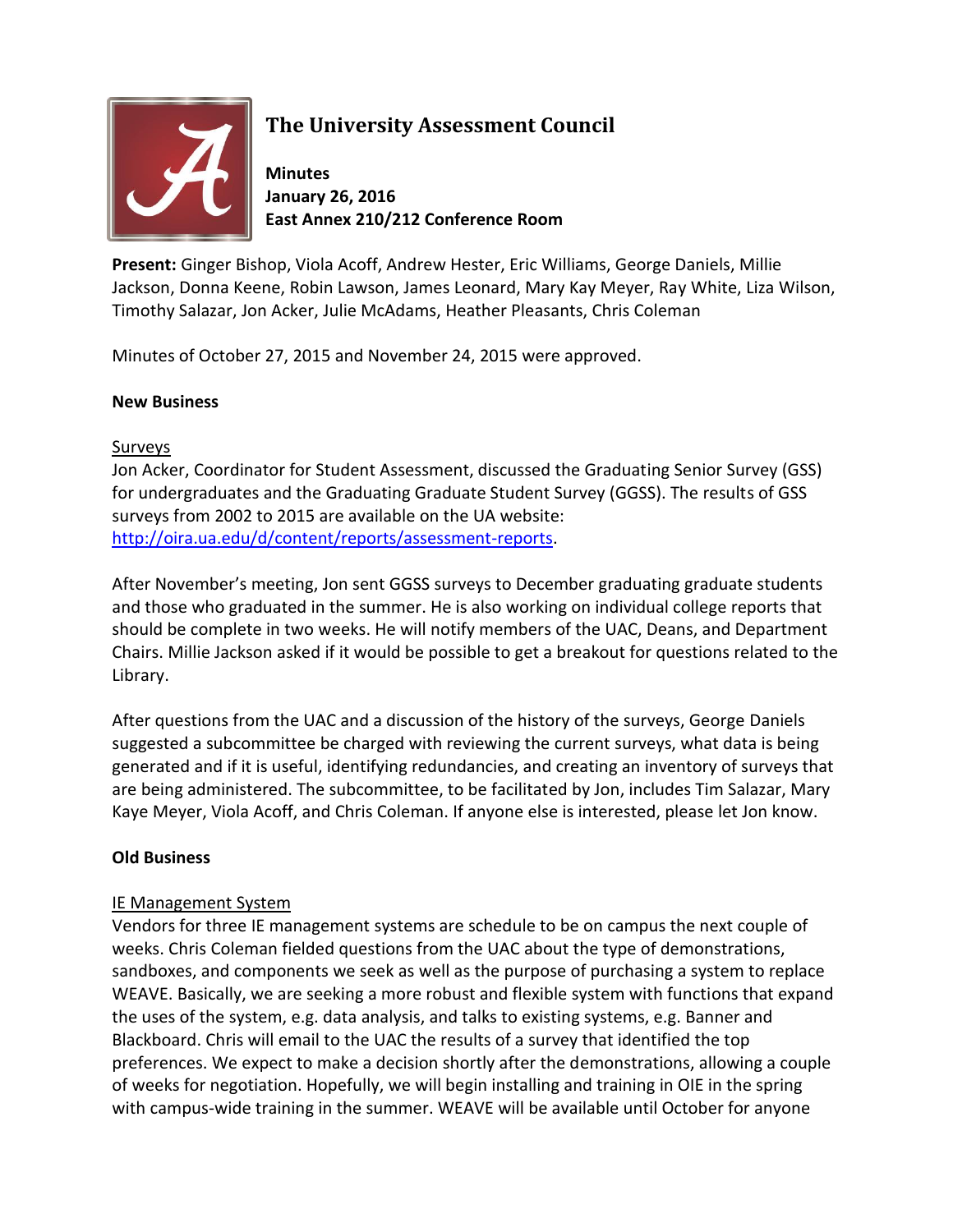who wants to continue to use that until then. It is expected that information currently on WEAVE can be moved over.

#### Feedback Reports

Chris shared a summary of the results from OIE's feedback reports for academic units. Feedback reports for individual units will be uploaded to WEAVE on Feb. 1. A graph that shows the university's overall results and college results will be provided to deans and department chairs as well as the provost. The most important form is the three-page report for each unit that shows a developmental description for each of 16 dimensions along with comments.

#### QEP Assessment

Heather Pleasants reported that data from Fall 2015 grant projects came in today and that she hopes to present the results at the next meeting.

#### SACSCOC Annual Meeting

The University was reaffirmed in December 2015. The official letter of reaffirmation was received last week. Ginger thanked the UAC for all the work they did to make it happen.

#### OIE Reorganization

OIE is reorganizing to handle additional responsibilities as assigned by the Provost. More information will be forthcoming.

The next meeting is February 23, 2016.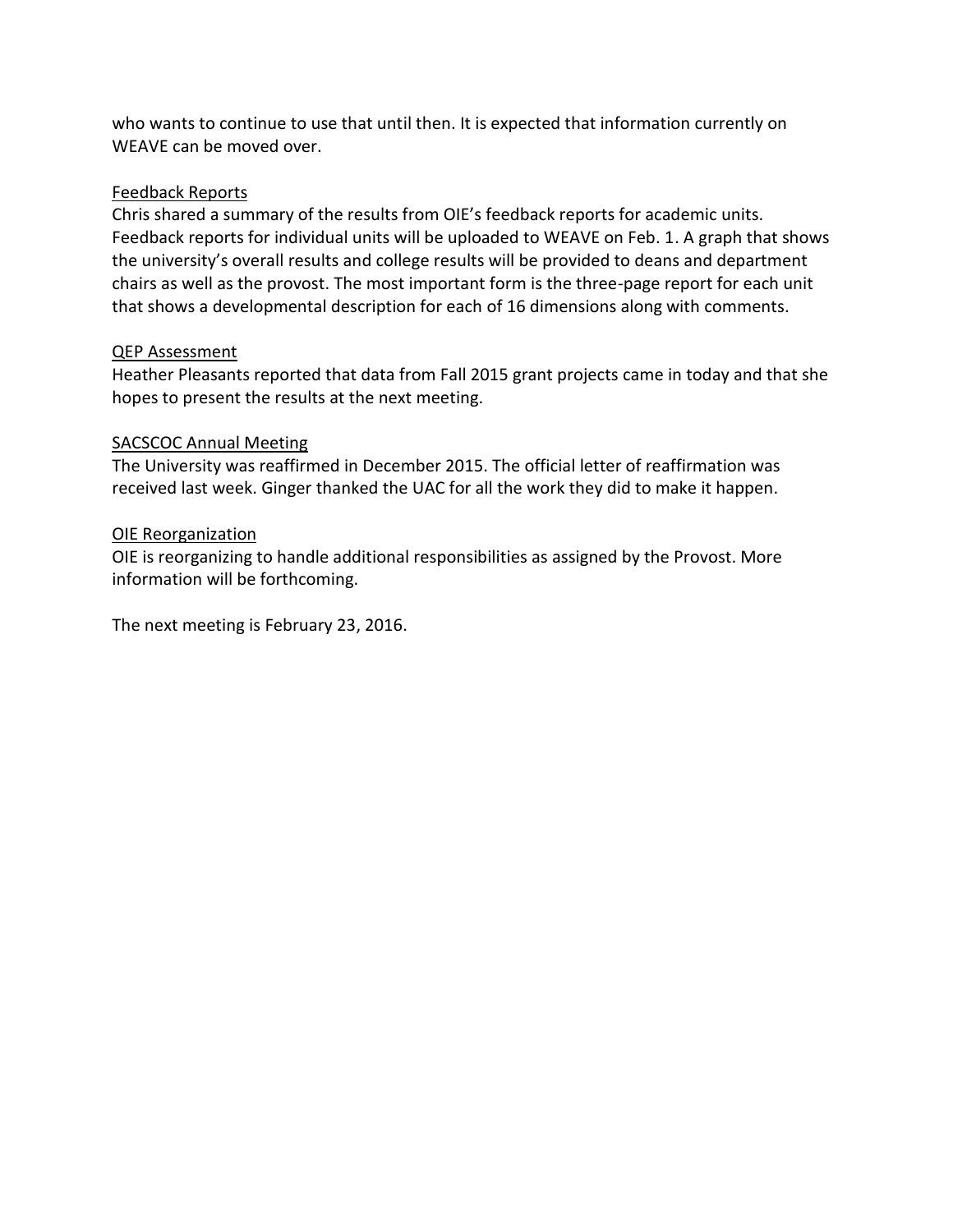

# The University Assessment Council<br>Attendance Sheet  $\int - \frac{1}{2} \int \int \int$

Meeting Date:

| Initial      | Name               | Department/College | Designee (if applicable) |
|--------------|--------------------|--------------------|--------------------------|
|              | Acoff, Viola       | ENG                |                          |
|              | Bishop, Ginger     | OIE                |                          |
|              | Hester, Andrew     | HON                |                          |
|              | Williams, Eric     | CBA                |                          |
| GD           | Daniels, George    | CIS                |                          |
|              | Hallmann, Holly    | <b>CSS</b>         |                          |
|              | Jáckson, Millie    | LIB.               |                          |
|              | Keene, Donna       | CCS                |                          |
|              | Kuffel, Lorne      | <b>OIRA</b>        |                          |
|              | Lawson, Robin      | <b>NUR</b>         |                          |
|              | Leeper, James      | CHS                |                          |
| $\partial B$ | Leonard, James     | LAW                |                          |
|              | Meyer, Mary Kay    | HES                |                          |
|              | Pagani, Cathy      | GS                 | NKM                      |
| REU          | White, Ray         | A&S                |                          |
|              | Williams, Javonda  | SW                 |                          |
| Öν           | Wilson, Liza       | EDU                |                          |
|              | Salazar, Timothy   | SA.                | Jemes Herin              |
|              | Staffo, Marilyn    | FRC                |                          |
| Support      |                    |                    |                          |
|              | Abbott, Vivian     | OIE                |                          |
|              | Acker, Jon         | OIRA               |                          |
|              | McAdams, Julie     | OIRA/OIE           |                          |
|              | Pleasants, Heather | OIE/QEP            |                          |
|              | Coleman, Chris     | OIE                |                          |
| Guests       |                    |                    |                          |
|              |                    |                    |                          |
|              |                    |                    |                          |
|              |                    |                    |                          |
|              |                    |                    |                          |
|              |                    |                    |                          |
|              |                    |                    |                          |
|              |                    |                    |                          |
|              |                    |                    |                          |
|              |                    |                    |                          |
|              |                    |                    |                          |
|              |                    |                    |                          |
|              |                    |                    |                          |

ď.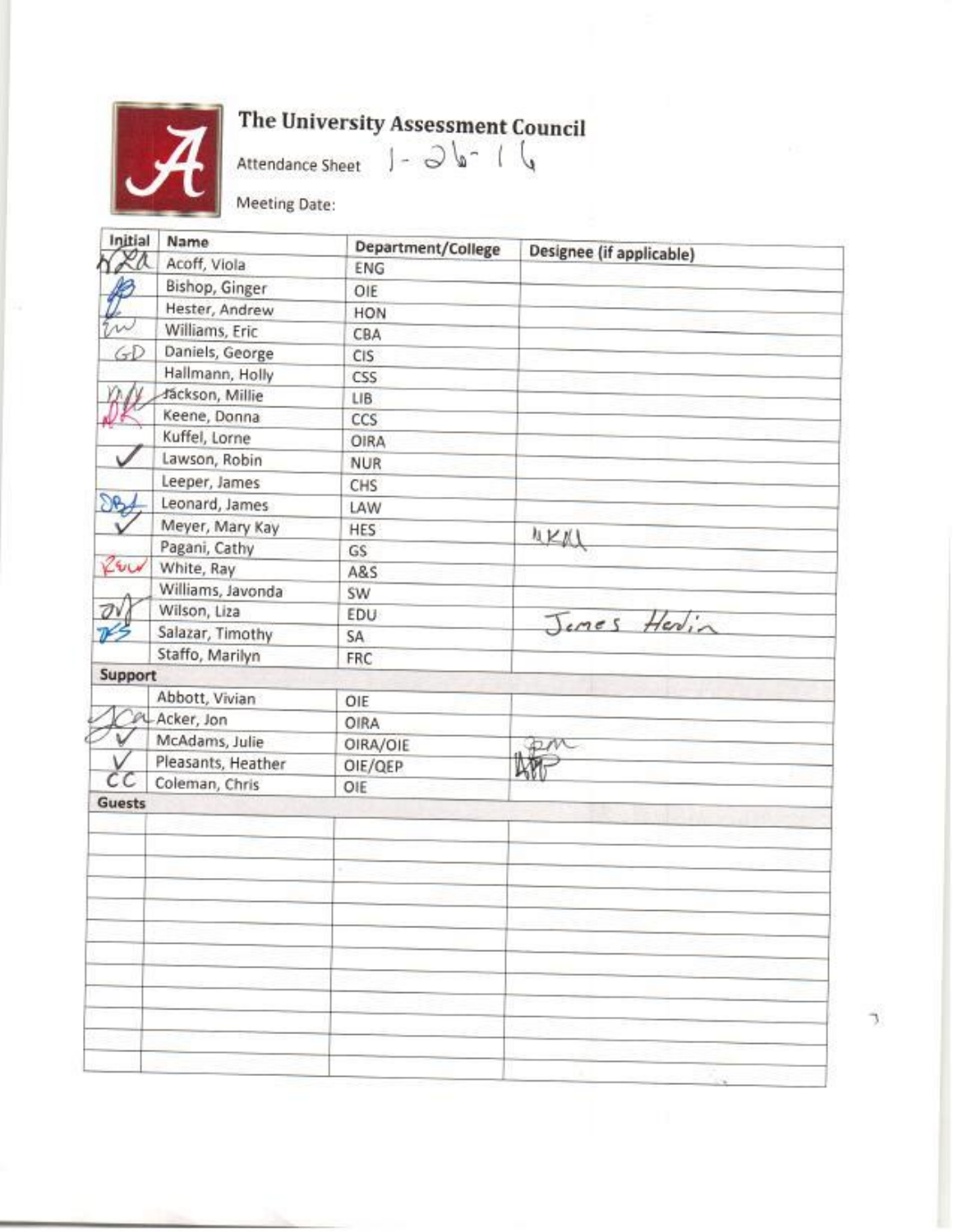

#### **UA OIE Report on 2014-15 Aggregated Assessment Feedback Ratings for Academic Degree Programs (ADPs)**

#### **February 1, 2016**

This brief document summarizes the OIE feedback ratings received by 194 ADPs that submitted their 2014-15 assessment reports in October of 2015. The descriptive ratings (which range from Beginning to Exemplary) are based on a 16-dimension rubric that we're piloting this year in order to enhance assessment processes at UA. The rubric was developed based on national best practices as well as increasingly rigorous SACSCOC standards. Feedback reports for individual degree programs, including descriptive ratings and extensive consultative comments, have been uploaded to WEAVEonline. This summary report focuses on the aggregated (average) ratings across all ADPs on the academic reporting cycle. It should be noted that ratings for ADPs were based on student learning outcomes (SLOs) only, as opposed to operational outcomes.

**The graph on the following page shows the average 2014-15 descriptive ratings by rubric dimension (full key on page 3) across all participating ADPs.** This data is useful because it helps OIE to identify narrow areas where we can offer training and resources to foster improvement. It also represents a baseline against which we can monitor changes in future years. Here are a few obervations about this year's results:

- For many rubric dimensions, averages are in the Beginning to Developing range. This is not surprising; as noted above, the rubric represents a philosophical shift toward national best practices in assessment. We're encouraging units to make their processes more meaningful and diagnostic in terms of identifying avenues for improvement of student learning, and we're available to assist with that work.
- The strongest ratings appear to be for SLOs, which is encouraging given some past interventions in that area.
- The lowest ratings are on dimension 9, a new expectation about data collection cycles. Providing a schedule of which SLOs will be assessed in which years can help show that assessment is a systematic, continuous activity.
- For many programs, assessment methodology is the next logical area to address. Grades are important educational markers, but they contain too much information to serve as direct measures of specific SLOs.
- In a review system like this, reporting issues can cerainly influence ratings. For example, some units probably have mission statements (at the program or department level) and/or curriculum maps that haven't been added to their assessment reports.

Deans, Department Chairs, and Assessment Coordinators will receive, in addition to this document, a version of the summary graph that's specific to their College—i.e., showing average ratings within their college/division (in red) as well as the university-wide aggregated results (blue line). We're providing this information so that degree programs can put their individual feedback ratings in context. For Assessment Coordinators, **the most important feedback will be the set of detailed, constructive comments we've generated specifically for your degree program(s)**. We hope you'll contact us as you consider the next logical steps to take in strengthening your assessment processes. We also welcome your suggestions about the pilot rubric and feedback reports.

Thank you for your ongoing efforts to maximize student learning!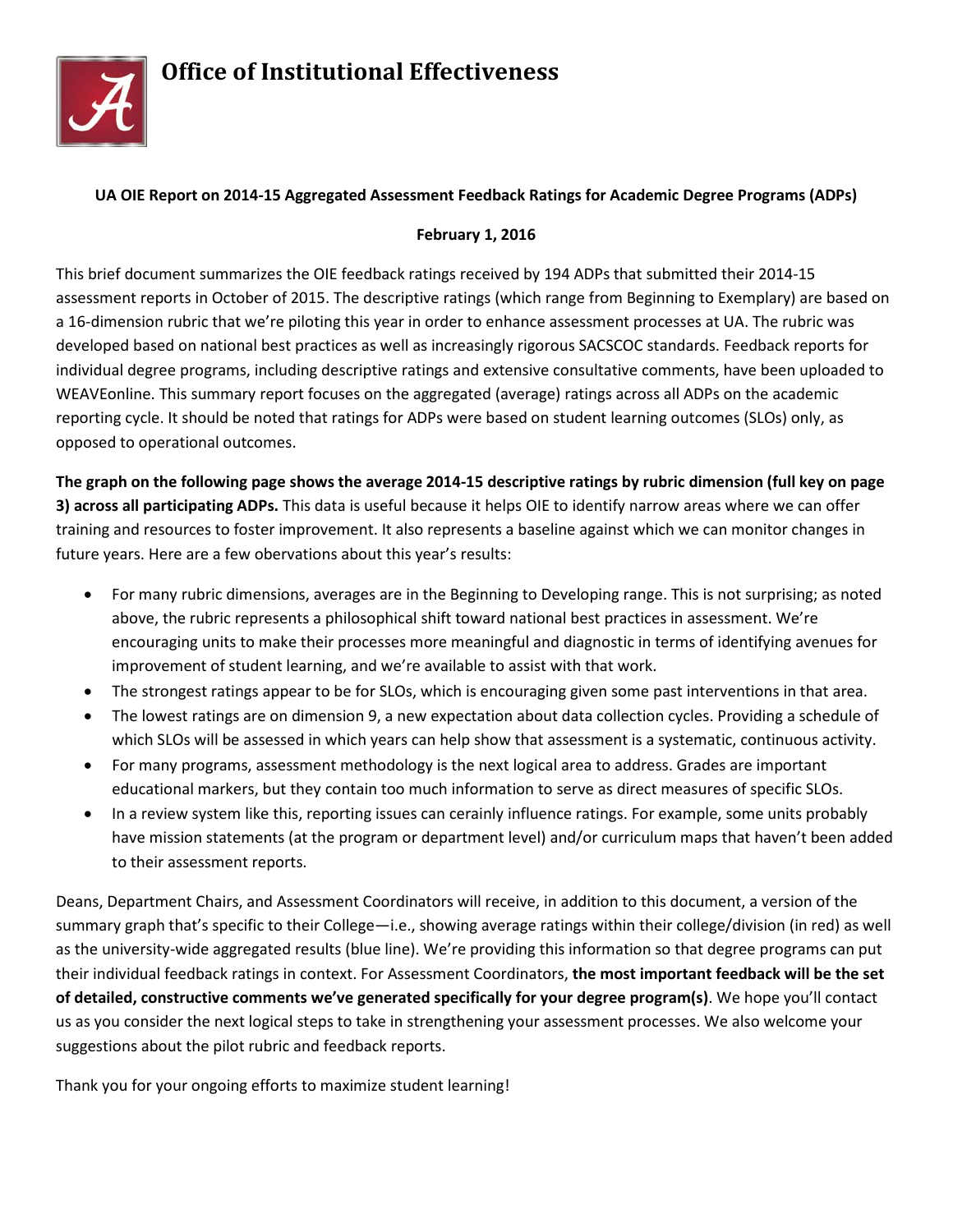